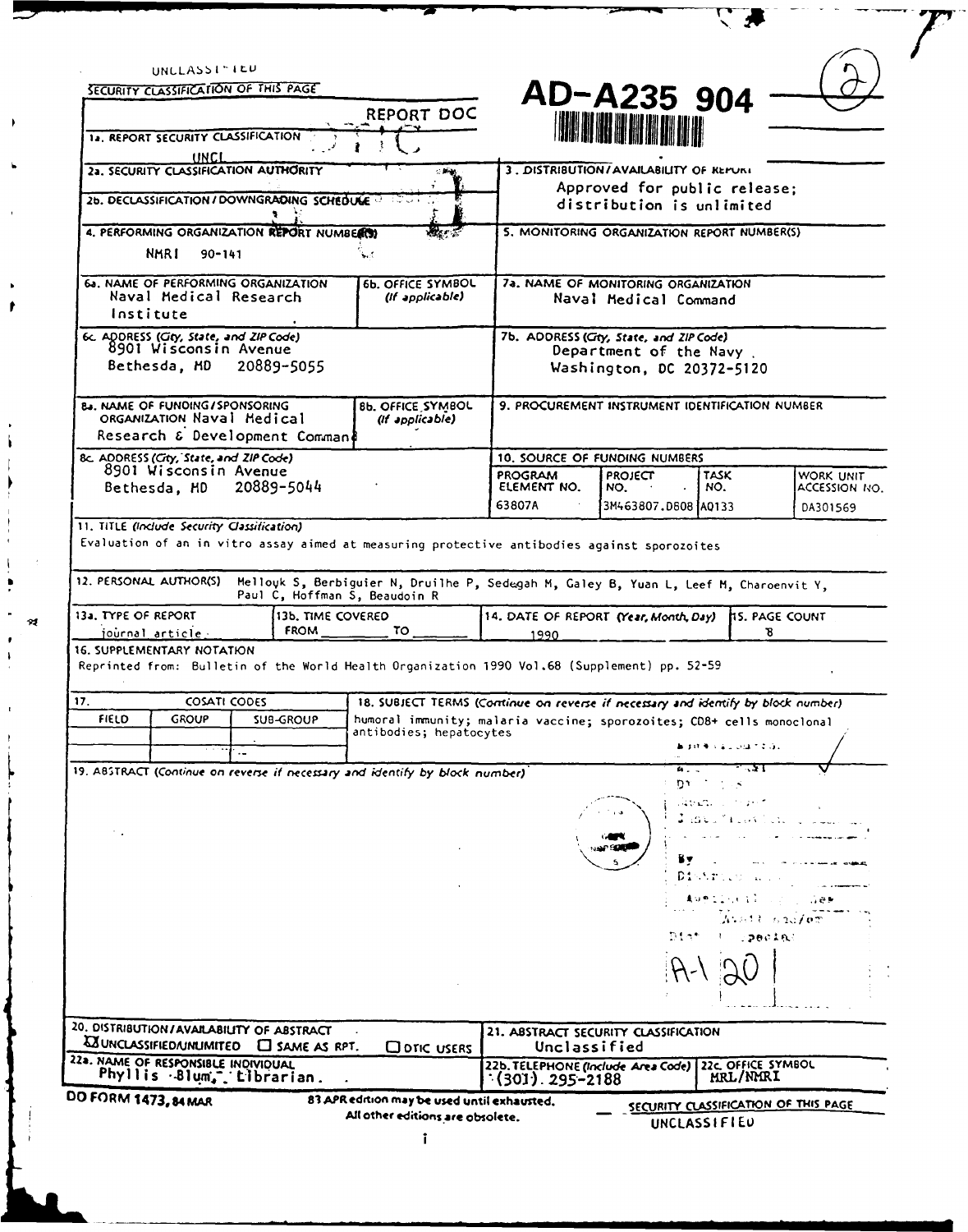# **Evaluation of an in vitro assay aimed at measuring protective antibodies against sporozoites**

**S. Mellouk,<sup>1</sup> N. Berbiguier,<sup>2</sup> P. Druilhe,<sup>2,3</sup> M. Sedegah,<sup>1</sup> B. Galey,<sup>3</sup> L. Yuan,** M. Leef,l Y. Charoenvit,' **C.** Paul,' **S.** Hoffman,' **&** R. Beaudoin'

We have evaluated the in vitro biological activities of antibodies directed against sporozoites and compared them with their capacity to protect against challenge with both human and rodent malaria. The anti-Plasmodium falciparum antibodies evaluated with the test included monoclonal antibodies *lMAbsi* **NFS I** and **NFS2** as well as polyclonal antibodies contained in human hyperimmune sera directed against sporozoites of P. falciparum. The inhibitory effect of these antibodies was dependent on their concentration However, total inhibition was not observed except occasionally with highly concentrated MAbs *(10-100,ug/ml).* Strong but also incomplete inhibition was observed with sera from humans living in hyperendemic areas. In the P. yoelii rodent *system,* we tested sera from mice immunized with subunit vaccines. None of these mice were protected in vivo against challenge with 40-200 sporozoites. In vitro only<br>a sub-total inhibition was achieved (maximum 91% at 1:10 serum dilution). In contrast, we tested sera from mice that received **NYSI,** an */gG3* **MAb,** in passive transfer and were protected against challenge with 5000 sporozoites. At 1:10 dilution, 100% inhibition was achieved in vitro while IFA titres from these mice were<br>similar to those of vaccinated mice. These data show a close correlation between in vivo and in vitro iindings and thus suggest that me inhibition of liver-stage development assay *ILSDA)* appears appropriate to evaluate the potential of antibodies.

against sporozoite challenge has rested largely on  $\frac{p_{\text{total}}}{p_{\text{total}}}$  on  $\frac{p_{\text{total}}}{p_{\text{total}}}$  on  $\frac{p_{\text{total}}}{p_{\text{total}}}$  in  $\frac{p_{\text{total}}}{p_{\text{total}}}$  is that the vaccine formulations successes in protecting mice and some humans with irradiated sporozoites ( $l = 41.$  Several studies have indi-<br>irradiated sporozoites ( $l = 5$ ). Several studies have indi-<br>cated that antibodive i-51. CD<sup>o-1</sup>. T wells (4. 0) and - ginally immunogenic eliciting an antibody r cated that antibodies (5),  $CD8 - T$  cells (6-9), and<br>cated that antibodies (5),  $CD8 - T$  cells (6-9), and<br>cytokines (7, 10-12) released by immuno-completent<br>cytokines (7, 10-12) released by immuno-completent<br>that if proper im cells can interfere with the pre-ervthrocytic phase of els of antibodies could be reacned, protection could be reacned, the protection could be reached. parasite development. However, information from<br>malaria animal models have demonstrated that anti-<br>bodies alone, either monocional (MAb) or polyclonal,<br>and he fells are parasitive of processing the interval of the state of can be fully or partially effective in preventing infection of the contrations, and secondly the *in titro* correlativity<br>tion in sporozoite challenged animals (5, 13). In human falciparum malaria, our former in vitro stu *t14)* also showed that both MAb directed to circum- 'porozoite protein repeats. and antibodies raised in **Materials and methods** animals to recombinant molecules containing these repeats could reduce the number of sporozoites devei- **Preparation of primary cultures of hepatocytes** oping into liver stages. The inhibitory effect was found Mouse hepatocytes were obtained by *in situ perfusion*. to be dependent on antibody concentration and in and rat or human hepatocytes from liver biopsies by this preliminary study, total inhibition was reached at microperfusion. As previously described (17), we used

**Malaria Program Nava' Medical Research institute Bethesae**



**Introduction Introduction On the other hand, several recent subunit vaccine** The feasibility of successfully developing a vaccine **The** *The CS The feasibility of successfully developing a vaccine 1p The produced disappointing results (15, 16)* 

the highest concentration tested.  $C_d$  - free HEPES buffer, following by a  $Ca^{+1}$  col-1agenase solution iSiemai to dissociate the hepatocytes. The perfused fragment or the liver was minced and the free cells were washed three times in HEPES MD **20889-5055. USA Ccrresoondence should be sent !** buffer and suspended in medium **EM** supplemented S Melloux at this address **with the serve of the server in the calf serum** albumin bovin,  $10^6$ , fetal calf serum. F<br>**Facuile de Medecine** Necker Paris France *penicillin-sireptomycin. insulin. glutamine. and non-***Laboratire de Parasitologie Bomedicaie Institut Pasteur Parts** essential amlnoacids. The cells vere seeded in eicht-**France** chamber Lab-tek plastic shdes . Milesi. at 10<sup>5</sup> cells per

 $3$ **ulletin of the World Health Ordanization 68 (Suppl): 52-59 (1990)** 



**i n'**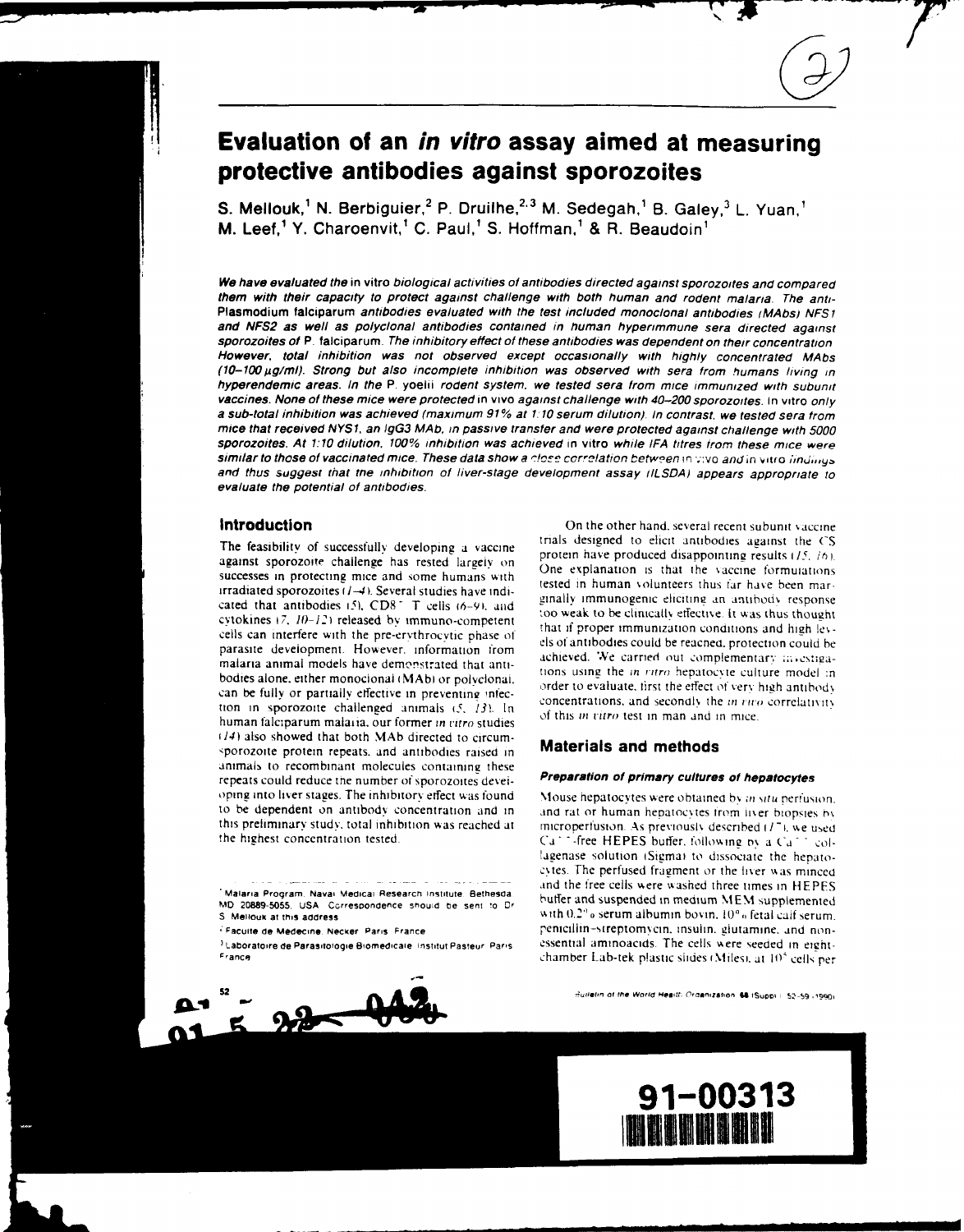### **In vitro assays of protmlctiv antibodies against sporozoites**

*tion.* hydrocortisone  $7 \times 10^{-5}$  moll was added to the cultures. 200 P. *yoelii* sporozoites.

*taI* Sporozoites of *P. falciparum* were obtained either from infected *Anopheles stephensi* or *A. freeborni* mos-<br>
spz + anti CD8<sup>+</sup>): mice previously immunized with<br>
unitos after membrane feeding on gametocytes from intradiated sporozoites were depleted of CD8<sup>+</sup>. T quitos after membrane feeding on gametocytes from cultures of the NF54 strain, presumed from Africa, or the <sup>7</sup>G8 clone from a Brazilian isolate. monoclonal antibody 19/178 at 24-hour intervals (20).<br>
(v) Vaccinia sera: the Vaccinia CS construct

## **Antibodies** (20).

**Antibodies to P. falciparum sporozoiles.** *la)* Mouse *Indirect* **fluorescent antibody** *test* **(IFA** *T) monochnal antibodzes:* purified lgG **I** mg; ml from **Sporozoite stages.** The **IFAT** of munne MAbs and \lAbs. NFS-l IlgGl) and NFS-2 flgG2al *181* direc- human sera were performed as previously described ted to *P. falciparum* circumsporozoite protein repeats.  $(21)$  using wet preparations of *P. falciparum* sporozo-MAb 5-1-4 **(1 mg ml)** directed to the blood stage thes attached to polv-L-lysine (Sigma: m.w. > 500 000) antigen P *talciparum* empl. but cross-reacting with films so as to measure surface reactivity. The IFAT of

41) to **7()** .ears living in three different holoendemic studied, the revealing serum was either FITC-labelled areas in West Africa (Cameroon, Congo. Mali), where anti-human IgG, A. M. (Pasteur Production) or anti-<br>transmission levels vary between 100 to 400 infective mouse IgG. A. M. (Cappel) both at a 1.200 transmission levels vary between 100 to 400 infective mouse IgG. A. M (Cappel) both at a 1.200 bites per year. IgG was prepared from sera by ion- dilution in 0.05% Evans blue solution in phosphateexchange chromatography on DEAE-trisacryl col-<br>buffered saline (PBS). amn. Control sera and control **IgG** were from naive French donors. *Liver stages.* At 48 hours after sporozoite inoculation,

tocols were used.

li NYSI **(IgG3)** passive transfer sera *301:* solution in PBS. Balb C mice were inoculated i **v.** with **0.5** *o-* I mg NYSI: control mice received an unrelated **MAb** ithe *P lalcparum* anti-sporozoite MAb NFSI). Thirty *Inhibition* **of** *liver-stage* **development assay** minutes after antibody transfer, blood samples were collected and serum separated: all mice were immedi-<br>Twenty-four hours after hepatocyte cultures had been

sera and PY CS 1 (30): Groups of mice were immun-<br>intervals with 100  $\mu$ g (QGPGAP)<sub>4</sub> spent medium from a culture chamber, 25  $\mu$ l of either conjugated to KLH (KLH- $(QGPGAP)_4$ ) or medium containing 5 to 6 x 10<sup>6</sup> sporozoites and *complexed to* proteosomes **lProieo-QGPGAP),),** or 25 *Izl m,* a dilution *o* **a MAb** or of normal or immune at 2-week intervals with varying doses  $(500 \mu g)$  of a mouse or human serum or 25  $\mu$ l of supplemented recombinant tusion protein (PY **CS.1)** including **61 %** medium were added to each chamber. Three hours of the **P.** *yoeiii* **CS** protein. Two weeks after the 4th after sporozoite inoculation, the medium containing

chamber, and were incubated at  $37^{\circ}$ C in an atmo- immunization with synthetic peptides or after the 5th sphere of 5%  $CO_2$ , 95%  $O_2$ . After 24 hours of incuba- one with PY CS.1 protein, blood samples were tion, hydrocortisone  $7 \times 10^{-5}$  mol.1 was added to the collected and all mice were then challenged i.v. with

(iii) Irradiated sporozoite lrr Spz) sera: mice were immunized i.v. with 3 doses of irradiated P. voelii **Parasites sporozoites** (50 K, 30 K) at 2-week intervals: blood samples were collected before challenge.<br>(iv) Irradiated sporozoites anti-CD8<sup>+</sup> sera (Irr

lymphocytes by giving two injections  $(1 \text{ mg})$  i.p. of the

ov) Vaccinia sera: the Vaccina CS construct *<sup>f</sup>*Sporozoi tes of *P. voe/ii* 17XNLI were extracted encoding the full length CS protein of **P.** *yoelii* **(Vpyl** from infected .4. *stephensi*. 14 days after the mosquitos or the control Vaccinia construct (Vgalk) encoding an received an infective mouse blood meal.<br>unrelated *Escherichia coli* galactokinase was inoculated i.p. 4 times at 2-week intervals  $(10^8 \text{ pfu/dose})$ 

the CS protein (19) (gifted by J. Mc Bride).<br>murine immune sera was performed with air-dried P. *(b)* Human sera: we used 10 sera from individuals aged voelii sporozoites. Depending on the antibodies being

the infected cultures were washed three times in PBS, fixed in methanol at  $4^\circ$ C, rinsed in PBS, and incu-**Antibodies to P. yoelii sporozoites.** Immune mouse bated with the MAb against CS protein of P. yoelii or<br>sera: sera from mice immunized by different pro-<br>p. falciparum. The revealing serum was an anti-mouse  $lgG$ . A. M at a  $1/200$  dilution in 0.05% Evans blue

ately challenged with 5000 P. yoelii sporozoites. prepared, they were inoculated with infective sporo**ii)** iKLH-QGPGAP,, proteosome4QGPGAPI, zoites (12). Briefly. the sporozoites were extracted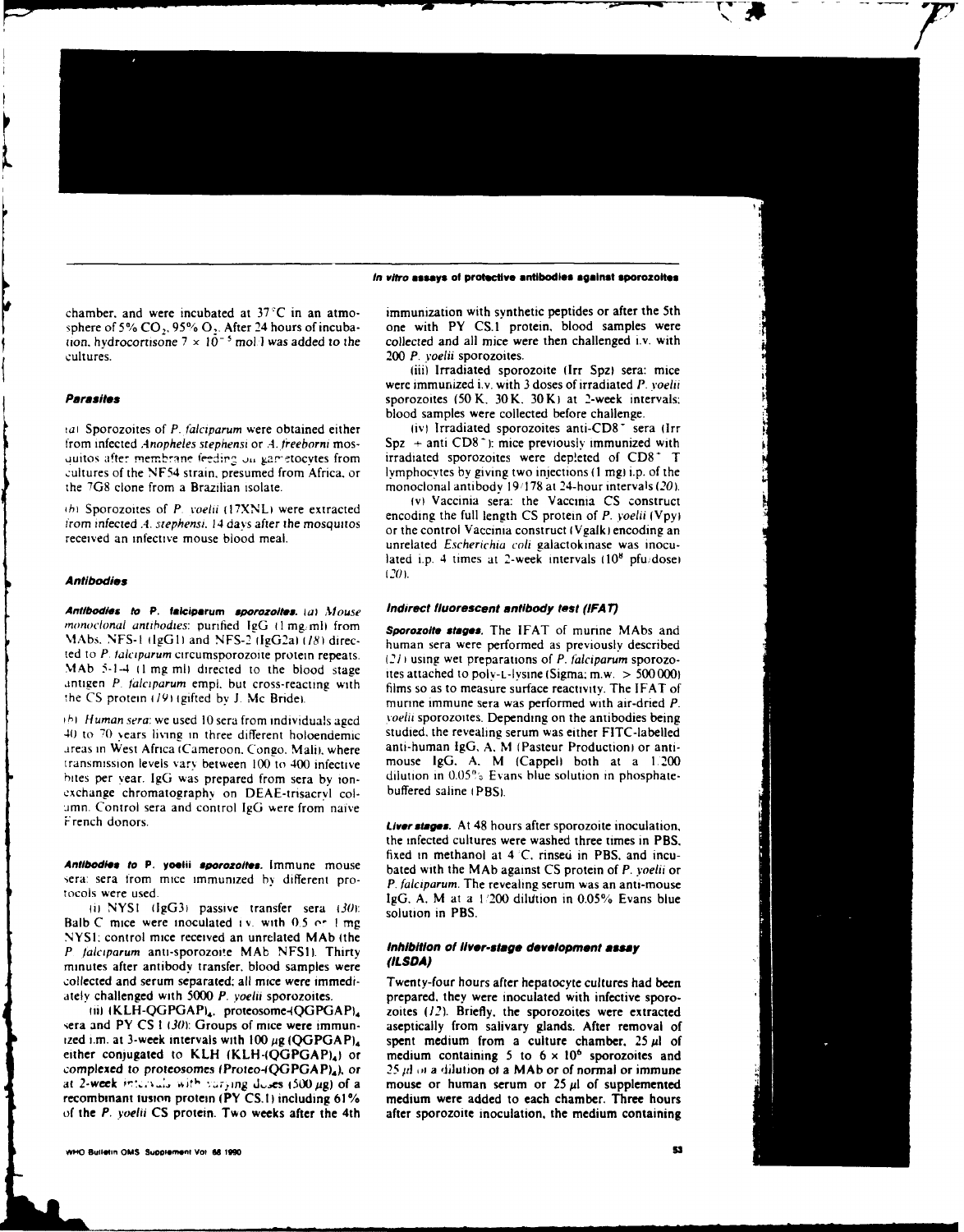### **S. MIlouk at al.**

the inoculum was removed and replaced once more inhibition was calculated **by** comparing the number of In these experiments we adopted as a standard pro- ponding number in control cultures. cedure 48-hour cultivation of both **P.** *falciparum* and **P.** *yoelii* liver forms. The time was chosen to enable us **Results to determine the number of sporozoites which** had transformed into liver stages (trophozoites) in the case of **P.** *falciparum* and the number developing into ma- **P. falciparum** *sporozoltes* ture liver stages in the case of **P. yoeli.** Following the **ILSDA acllvity of murine MAbs.** (Fig. **1).** At final anti-

liver stages in experimental cultures with the corres-

**IFA staining of the liver stages with relevant antibod-** body concentrations  $10.01$  to  $1 \mu \text{g/ml}$ , MAbs NFS1 ies, the number of liver stages was counted in test and and **NFS2** inhibited the transformation of **NF54 P.** control cultures. Experiments in which cultures were falciparum sporozoites into liver-stage trophozoites contaminated or where the controls contained fewer **(LST)** in a dose-dependent way. There was no discernthan 20 liver schizonts were disregarded. The riean ible difference between the 2 MAbs. In contrast. using





**FA overally overally** *bulletin* **CMS Supplement Vol. 68 1990**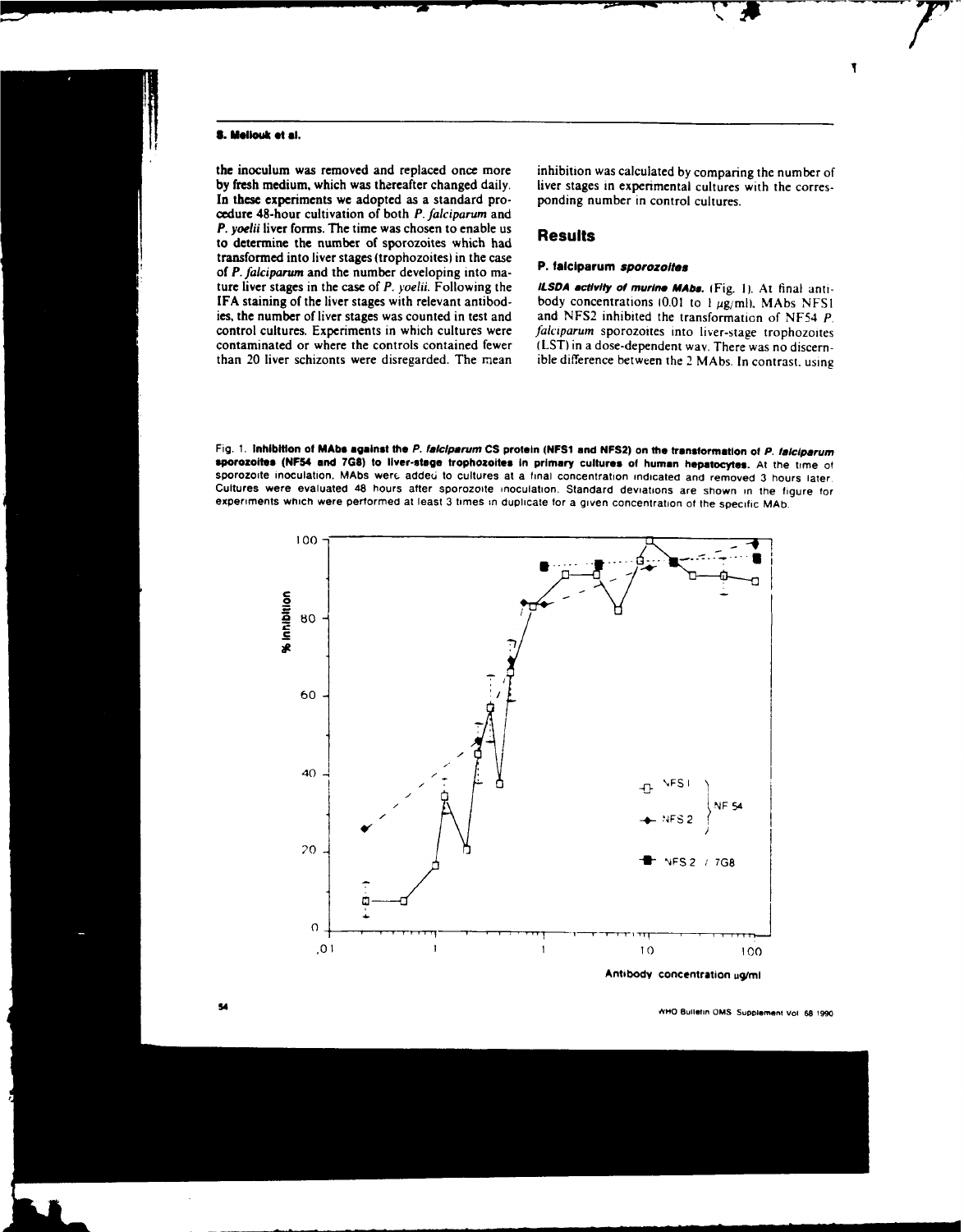### *In vitro* **assays of protective antibodies against aporozoites**

a 10 to 100 times higher antibody concentration (1 to titre). We observed the equivalent inhibitory effect  $100 \mu g/ml$ , a phenomenon of saturation of inhibition encountered with the 2 MAbs, at the fina! antibody was observed (the percentage of inhibition varied concentration. Only an incomplete inhibition  $(88^\circ)_{0}$ ) between 85% and  $100\%$ ). At a 100  $\mu$ g/ml concen- was obtained with the sera with the highest IFA titre tration the IFA titre of MAb NFS-1 was for sporozoites  $(1/10^4)$ . tration the IFA titre of MAb NFS-1 was I 8 x **10'.** Total inhibition was obtained only in 2 At the time blood was drawn from these patients. experimental group compared to 53 in the control, scopic examination of Giemsa-stained thick smears.<br>NFS2 (100  $\mu$ g/ml): 0 LST in experimental group thus arguing strongly against total blockade of the NFS2 (100  $\mu$ g/ml): 0 LST in experimental group thus arguing strongly against total blockade of the versus 21 in the controls). The reproducibility of the pre-erythrocytic phase, at least in these individuals. assay was found to be satisfactory since standard deviations were low i Fig. **1)** in separate experiments **P. yoelii** *Sporozoites* performed with cells from different donors. **Immune murine** *sara.* A comparison between *in tvio*

using sporozoites from the clone 7G8 and the same model and sera from mice immunized with different MAbs. do not differ significantly and gave the same<br>subunit vaccines. All of the sera contained a high<br>phenomenon of assumption at subunit vactor subunit vaccines. All of the sera contained a high phenomenon of saturation at very high antibody<br>concentration by IFA on sporozoite (range<br>noncentration as seen with the NF54 strain. The<br>1 2000 to 1 80001. but in most experiments the mice percentage inhibition in this case ranged between had marginal, if any, protective immunity. Only mice **84'o** and **98% 9, LST** in experimental cultures com- passively protected by transfer of MAb NYS-I were pared to 55 LST in controls. 5 in experimental group<br>to 226 in controlsition controlsition of the inhibitory effect was related to the antibody<br>The inhibitory effect was related to the antibody

labelling of both NF54 and 7G8 parasites with the

blood-stage antigen P. *lciparum* empl show a signi- sera **90%** (Fig. *2).* However. complete inhibition of the

*in ritro results from the ILSDA with in viro events.* sporozoites, the Vaccinia-P. voelii construct, or sera and also to study the effect of polyclonal antibody to from mice immunized with the proteosomesera and the  $IgG$  derived from them.

The inhibition effect with this sera (Table **II** was Furthermore. three of the sera tested

tests out of 26 experiments **(NFSI (10** pg,ml): 0 LST in 6 **10** had blood-stage parasites detectable **by** micro-

Results obtained in more limited experiments, results and *in titro* findings was made in the rodent

While less than 100<sup>o</sup><sub>0</sub> of sporozoites were concentration for only some of these immune sera<br>blocked in the ILSDA test. IFA showed 100<sup>o</sup><sub>0</sub> concentration for only some of these immune sera Example of DOM (NESA and 7OS parasites with the transfer). At a 1:10 dilution (corresponding to an IFA<br>2 MAbs.<br>Results obtained with MAb 5-1-4 directed to the RESA and the KLH-construct titre of 1:800), the PY CS.1 and the KLH-construct sera inhibited  $74\%$  and the proteosome- $(QGPGAP)_n$ . ficantly higher inhibition of 7G8 clone parasites than<br>with the 2 other MAbs NFS1 and NFS2 (85% versus<br> $35\%$  and 48%. respectively, at the same concentration).<br> $35\%$  and 48%. respectively, at the same concentration).<br> $3$ 

No significant inhibition could be obtained with Human immune **sera.** In an attempt to correlate use of sera from mice immunized with irradiated sporozoite surface antigens, we next studied human  $(QGPGAP)_4$  without adjuvant, whatever the anti-<br>sera and the IgG derived from them.

correlated with the antibody concentration (IFA ) (Vaccinia-P. *yoelii, irradiated-sporozoite sera, and* 

**Table 1 Inhibitory effect of human hyperimmune sere (final dilution 1110) on the transformation of NF54** *P. Jlciparum* **sporozoiis to liver-stage trphozoitea (48 hours) In primary cultures** *of* **human hepatocytes**

| Human hyperimmune sera | IFA titre           | No. tested/No. of controls | Mean % inhibition |
|------------------------|---------------------|----------------------------|-------------------|
|                        | $16 \times 10^{3}$  | 38/68                      | 44                |
| $2$ (lgG)              | $62 \times 10^{3}$  | 10/23                      | 56                |
|                        | $6.2 \times 10^{3}$ | 39/68                      | 42                |
|                        | $13 \times 10^{4}$  | 7/53 31/226 14/53          | 82                |
|                        | $1.3 - 10^{4}$      | 10/31, 6/21                | 72                |
| n                      | $13 \times 10^{4}$  | 5/20                       | 75                |
| 7(10G)                 | $25 \times 10^{4}$  | 14/79                      | 82                |
| 8                      | $28 \times 10^{4}$  | 7/27.6/21                  | 82                |
|                        | $5 \times 10^{4}$   | 4/33                       | 88                |
| 10                     | $5 \times 10^{4}$   | 6/33                       | 82                |
| 11                     | 102                 | 6/33                       | 82                |

**WHO Buildtin OMS Supplement Vol 58 1990**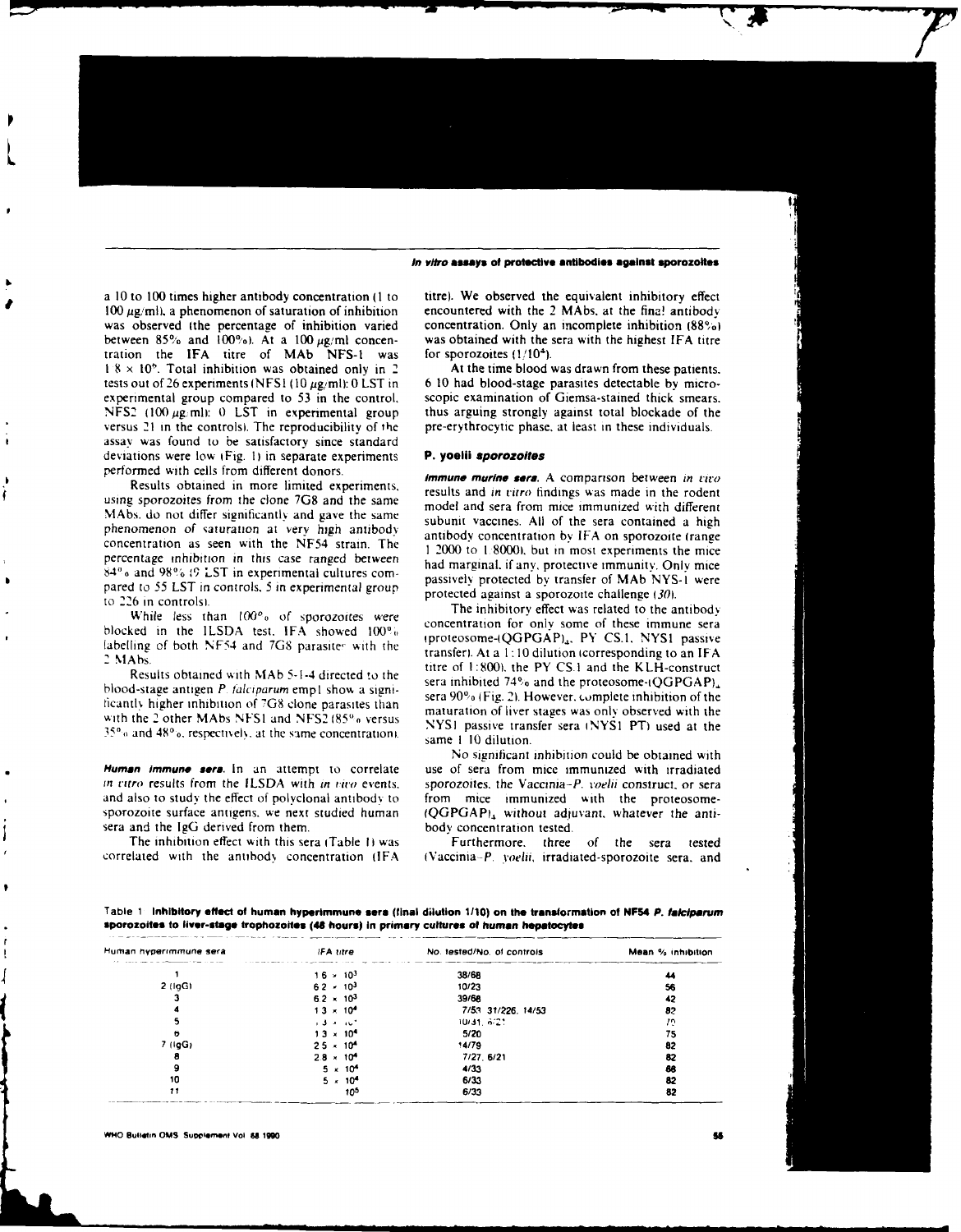### **S. Mailleult et al.**

i



Fig. 2. Inhibition of immune mouse sera on the development of P. yoelii liver-stage parasites in mouse hepatocytes.<br>Cultures were stopped at 48 hours after sporozoite inoculation. Only sera from mice that received MAb NYS1

irradiated sporozoite **-** anti-CD8 - erai produced at the penetration but also the development **of** the parahigher antibody concentration an enhancement of the site in its normal host cell, the hepatocyte. This in *ritro* number of liver stages recovered, compared with the test is particularly appropriate for the *P*-folonorum relevant controls (Fig. 3). This surprising result was system, since, until now, only primary cultures of confirmed by several *in curo* assays and was found to human hepatocytes have been found able to support confirmed by several in ritro assays and was found to human hepatocytes have been found able to support be consistent, particularly with irradiated sporozoite the development of this human parasite. The repro-

hancement with Vaccinia construct sera and irradiated sporozoite sera was also obtained. In contrast, **In agreement with our prior findings (14)**, the inhibition of parasite development with the MAb results obtained in this study demonstrate a con-

test is particularly appropriate for the P. *lalciparum* be consistent. particularly with irradiated sporozoite the development of this human parasite. The repro-<br>ducibility of the *in citro* test appears to be satisfactory ducibility of the in ritro test appears to be satisfactory Using rat instead of mouse hepatocytes. an en-<br>tement with Vaccinia construct sera and irradi-<br>ance to sporozoite-induced malaria in  $true$ .

inhibition of parasite development with the MAb results obtained in this study demonstrate a con-<br>passive transfer sera was never total in rat cells (data its site anti body-induced dose-dependent inhibitory<br>not shown). Th effect in the human model with monoclonal antireached with MAbt-iransterred mouse sera was con- bodies, or piolsclonal sera. **A** saturation effect has been sistent among 5 separate experiments with mouse *industed at high antibody concentrations although* hepatocytes and 3 with rat hepatocytes. the mechanism by which the few remaining infective. ,porozoites escape the action of antibody is unknown. The significant point is that a similar phenomenon is **also observed in the increduction could possibly be related to the inability of antibody to the inability of antibody to** In the attempt to evaluate the biological effects of block all the interactions between parasites and hep- antibodies directed against sporozoites, we used an atocyte receptors, or alternatively it may even result in vitro test ILSDA which takes into account not only from the inordinately fast turnover and shedding of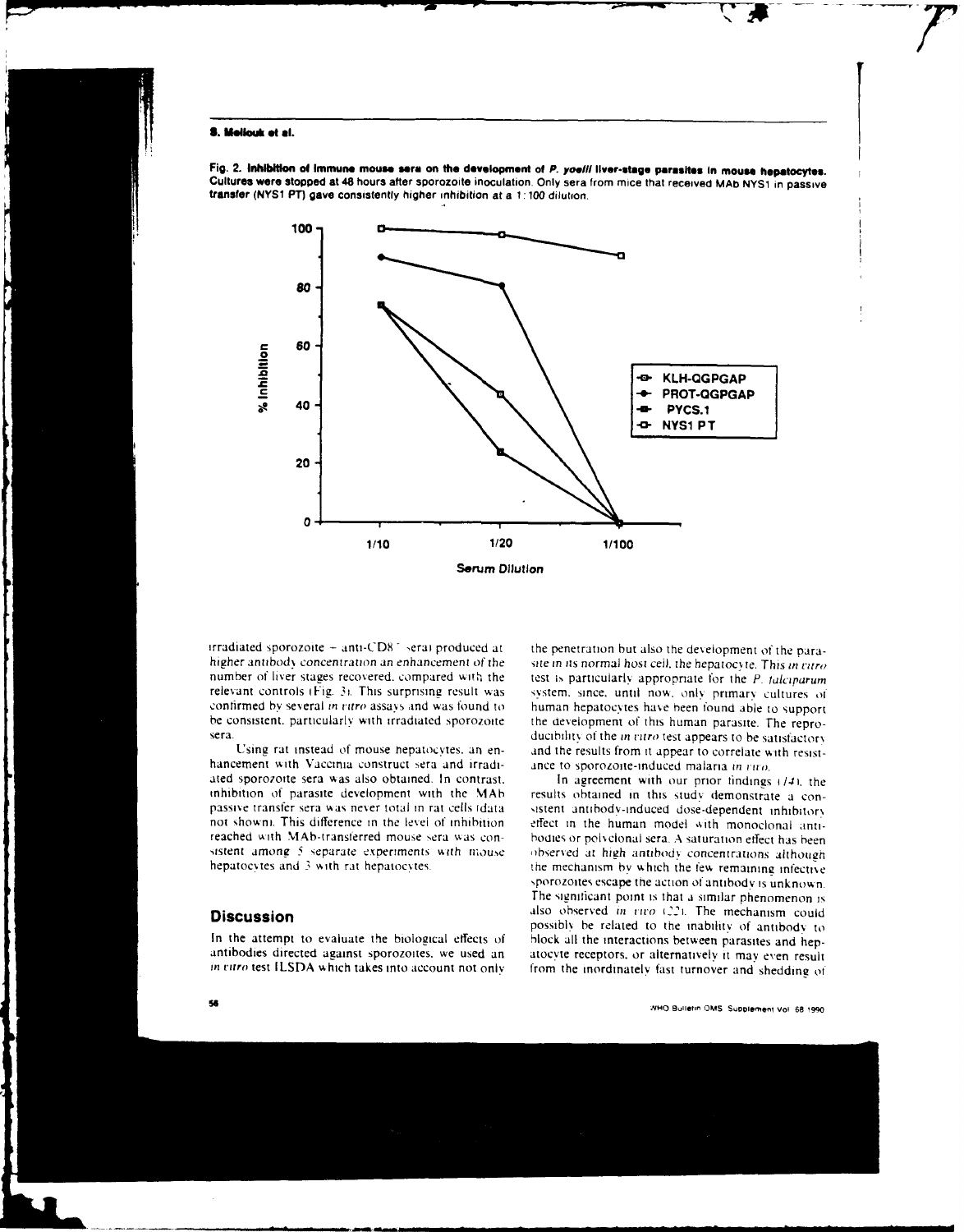**In vitro assays of protective antibodies against sporozoltsi**

Fig. **3. Immune mouse sere** Inhibit or **enhance the development (48 hours) of P. yoelll parasites in cultures of mouse hepatocytes.**



**CS** protein by these few sporozoites **(231** which Observations in the rodent model support this perhaps can bind and thereby inactivate antibodies interpretation and are particularly helpful because of

protective immunity is supported **by** several observa- P. falciparum and thus increases the reliability of the tions. In the P. falciparum human nepatocyte model, results. In rodent experiments, only the NYSI passive sera from humans exposed daily to mocula of several transfer sera produced complete inhibition of liverhundred sporozoites over a period of 40 to 70 years do stage maturation in vitro. With the other immune sera. not appear to contain blocking antibodies that fully whatever the antibody concentration used, we obprotect despite the very high titres generated. Com-<br>served significant inhibition which was occasionally paring these results to the infection rate in the indi- high, but never complete and with some of these sera viduals donating the serum. **60%** of them were found no inhibition was seen at all. In vivo. the NYSI passive to harbour blood parasites at any given time and transfer protected mice against a 5000 sporozoite extended studies indicate that this figure is close to challenge inoculum **(30). All** the mice immunized with 100% if the subjects are monitored daily by blood the subunit vaccines used in this study resulted in a examination (24-26). Thus, less than complete inhibi- blood parasitaenia after challenge with 40-200 tion by **ILSDA** seems to indicate less than complete sporozoites (20, 30). Moreover, the failure to inhibit immunity in man. parasite maturation with sera from mice immunized

that would otherwise block sporozoite entry. The high rate of penetration of P. voelii sporozoites The correlation of the **ILSDA** test with in *tito* in in ritro conditions, which far exceeds that for

M40 **Bu** lltn **OMS Supomt Vol i 1900**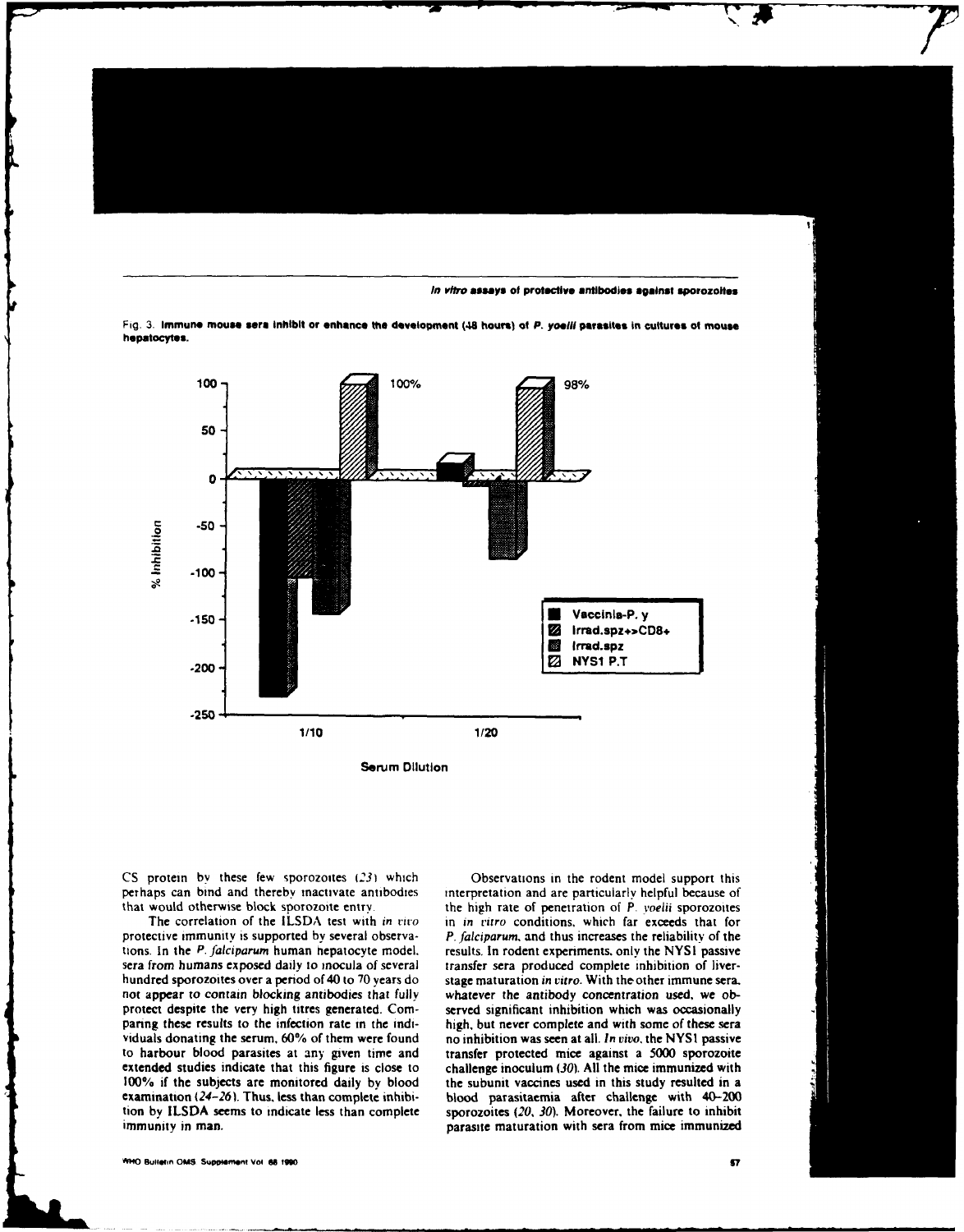### **8. Mellouk et al.**

with irradiated *P. yoelii* sporozoites is particularly 5. Potocniak, P. et al. Monovalent fragments (Fab) of relevant since passive transfer of these same sera monoclonal antibodies to a surface antigen (Pb 44) relevant since passive transfer of these same sera monoclonal antibodies to a surface antigen **(Pb** 44) likewise failed to protect in vivo **(Y. Charoenvit**, un**published data).** 151: 1504-1513 (1980)

Reproductive differences were cotained using in sporozoite-induced immunity to mouse malaria.<br>
Free description of the 170-188 (1976) mouse and rat hepatocytes. Total inhibition by anti-<br>bodies being consistently achieved in one model and **7. Schofield, L. et al.** Gamma interferon, CD8<sup>-</sup> T cells not in the other. This observation raises the problem and antibodies required for immunity to malaria of models for malaria research even in in vitro condi- sporozoites. Nature. **330: 664-666 (1987).** tions, and thus stresses the importance of using, as **8.** Weiss, W.R. at al. **CD8-** T cells (cytotoxic/SuppreSmuch as possible, the natural host cell, i.e., the human sors) are required tor protection in mice immunized

In conclusion, our data indicate that **I LSDA** may **85 573-576 (1988).** provide a meaningful test in the evaluation of the<br>antibody component of the immune response. The<br>antibody concentrations 10-100  $\mu$ g/ml required to<br>provide significant inhibition in the ILSDA represent<br>provide significan a formidable goal for vaccine developers. **interferon.** Science, **232**: 881-884 (1986).

Except when using MAbs. the effect of antibodies **11. Mahosihwort, R. et al.** Gamma-interferon inhibits Simalone appears incomplete and insufficient, but it can ian malaria infection. *Inf. immun.*, **53**: 628–630 (1986).<br>be honed that antibodies may constitute a first barrier 12. **Mellouk, S. et al.** Inhibitory activity of inte which will be completed by the effects of cytokines interleukin-1 on the development of *Plasmodium*<br>(2, 10, 12) and outotoxic T cells (2, 8, 27, 20) at the falciparum in hepatocyte cultures. J. immunol., 139 (7,  $10-12$ ) and cytotoxic T cells (7, 8, 27-29) at the and the state and the stage level.<br>1987).<br>13. **Nussenzweig, R.S. et al.** Accelerated clearance of

This research was supported by the Naval Medical in vitro. Science, 231: 156–159 (1986).<br>Research and Development Command Project No. 15, Herrington, D.A. et al. Safety and immunogenicity in Research and Development Command Project No. **3M4737500808A0133.** The opinions and assertions con- man of a synthetic peptide malaria vaccine against tained herein are the private ones of the authors and are Plasmodium falciparum sporozoites. Nature, 328.<br>not to be construed as official or reflecting the views of the 257–259 (1987). not to be construed as official or reflecting the views of the **257-259 (1987).**<br>Navy Department or the Naval Service at large, A portion 16. Ballou, W.R. et al. Safety and efficacity of a recombin-Navy Department or the Naval Service at large. **A** portion **16 Battou.** W.R. **at at.** Safety and efticacity of a recombinof the work was accomplished while Dr Mellouk was an ant DNA *Plasmodium falcip*<br>NPC Besearch Associate The experiments reported here. Lancet 1: 1277-1281 (1987). NRC Research Associate. The experiments reported herein were conducted according to the principles set forth in **17 Maziar. 0. at** al. Complete development of hepatic the "Guide for the care and use of laboratory animals **.** stages of *Plasmodium falls* in view of the stages of *Plasmodium in statute*. Science. National **227**: 440-442 (1985). Institute of Laboratory Animals Resources. National **227:** 4.40-442 **(1985).** Research Council. DHHS Pub. No. **(NIH) 86-23** (1985).

### References

- 
- 2. **Beaudoin. R.I. at al.** Plasmodium berghei berghei irradiated sporozoite of Anka strain as immunizing 21. **Druitho. P. of at.** Levels of antibodies to Plasmooium
- parum and vivax malaria **oy** use of attenuated sporo- of reinfection. **J.** infect, immunity. **53: 393-397 119861,**
- 4. Rieckmann. K.H. et al. Sporozoite-induced immunity *falciparum.* Trans. Roy. Soc. Trop. **Med. Hyg.. 62: (1987). 258-259** (19741 **23. Stewart. M.J. at at.** Rhoptry secretion of membranous
- 
- Reproducible differences were obtained using 6. Spltainy, G.L. at al. Plasmodium berghei: the spleen
	-
- hepatocytes for *P. falciparum*.<br>In conclusion our data indicate that II SDA may **85:** 573-576 (1988).
	-
	-
	-
- be hoped that antibodies may constitute a first barrier 12. **Metiouk, S. et al.** Inhibitory activity of interferons and<br>which will be completed by the effects of symbions. Interfeukin-1 on the development of *Plasmodium* 
	- sporozoites from blood as part of immune mechanism \_\_\_\_\_\_\_\_\_\_\_\_\_\_\_\_\_\_\_\_\_\_\_\_\_\_\_\_\_\_\_\_\_\_\_\_ in mice. Exp. parasitol.. **31: 88-97 (1972).**
- 14 Maztar. **0. at at.** Effect of antibodies to recombinant **Acknowledgemnents** and synthetic peptides on P falciparum sporozoites
	-
	-
	-
	- *falciparum* sporozoite monoclonal antibodies for **EL-ISA** development Bull. Wd Hith Org.. **65;** 39-45 **01987).**
	- **19. Hope. t.A. et at.** Evidence for cross-reaction between sporozoites and blood stages of a human malaria parasite. Nature, 308: 191-195 (1984).
- **Referncesparasite.** Nature. **301: 191-195** (19841, Refernces20. **Sedogah, M. at at.** Use **of** a vaccinia construct ex-1 **?usinzweig R.S. at al.** Protective immunity **by** iniec- pressing the circumsporozoite protein in the analysis tion of X-irradiated sporozoites of Plasmodium of protective immunity to Plasmodium yoelii. In: Techberghei. Nature 216: 160-162 (1967). *noiogical advances in vaccine development* New
- antigens in mice. Exp. parasitol.. **39:** 438-443 **11976).** falciparum sporozoite surface antigens reflect mal-**3. Clyde, 0. at at.** Immunization **of** man against falci- aria transmission rates and are persistent in absence
	- 22. **Ferreira, A. et al.** Use of a DNA probe to measure the neutralisation of *Plasmodium berghei* sporozoites by in man against an Ethiopian strain of Plasmodium monoclonal antibodies. **.J.** immunol., **138: 1256-1259**
		-

**so WHO** Bullieiin **dM5** Suopiemnt voi **6a 1990**